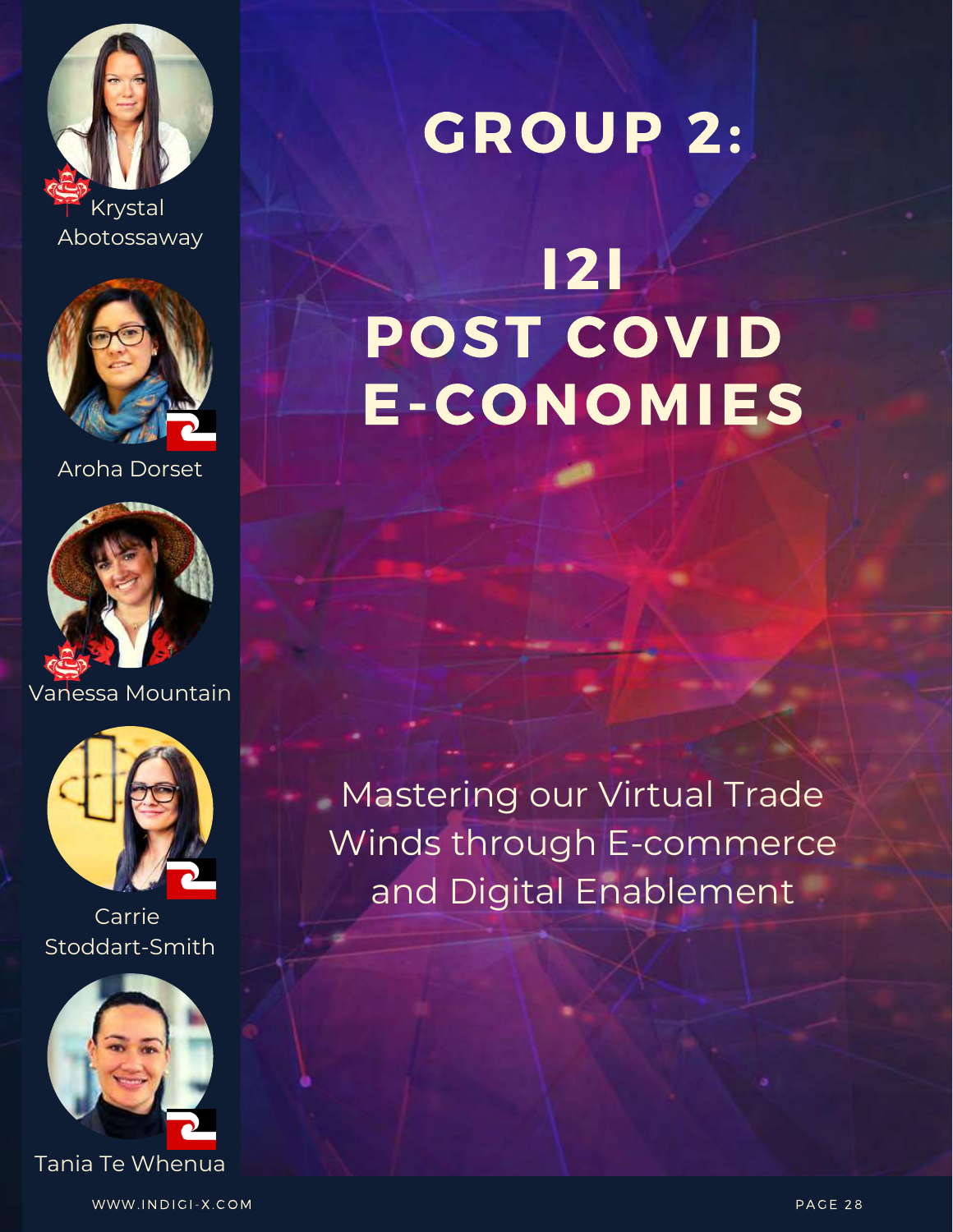### **THE PROBLEM**

COVID-19 amplified the importance of digital connectivity for both social and economic purposes and created permanent changes in how businesses operate and consumers behave. 1

We recognise that Canada is home to some of the world's largest technology hubs with 'Toronto, Vancouver, Montreal and Ottawa all rank[ed] in CBRE's top 20 tech talent markets in North America'. While on a smaller scale, 'New Zealand's own base of technological expertise is [also] expanding' being the third largest revenue sector after tourism and dairy, with an annual growth rate of 9% for the past five years.  $^{\text{3}}$ Furthermore, digital enablement is now recognised as an economic essential as governments pursue more sustainable and efficient solutions to expedite trade and economic recovery strategies in the wake of COVID-19.

> However, a number of constraints continue to impact the ability of Indigenous Peoples in both countries to benefit from the digital growth their national economies are experiencing. In particular:

- **Political sensitivities** impede government agreement to provide Indigenous specific measures in trade or other international agreements;
- **Under-utilisation** of the UNDRIP limits the ability of Indigenous Peoples to actively exercise their economic self-determination; and
- **Lack of digital infrastructure** remains a barrier for many Indigenous communities, particularly those located remotely or in rural localities.

As like-minded countries with striking similarities in parliamentary systems and Indigenous populations, Canada and New Zealand are ideally positioned to jointly support Indigenous businesses and communities in both countries to benefit from the tech capability and capacity that is already generating significant returns to each economy.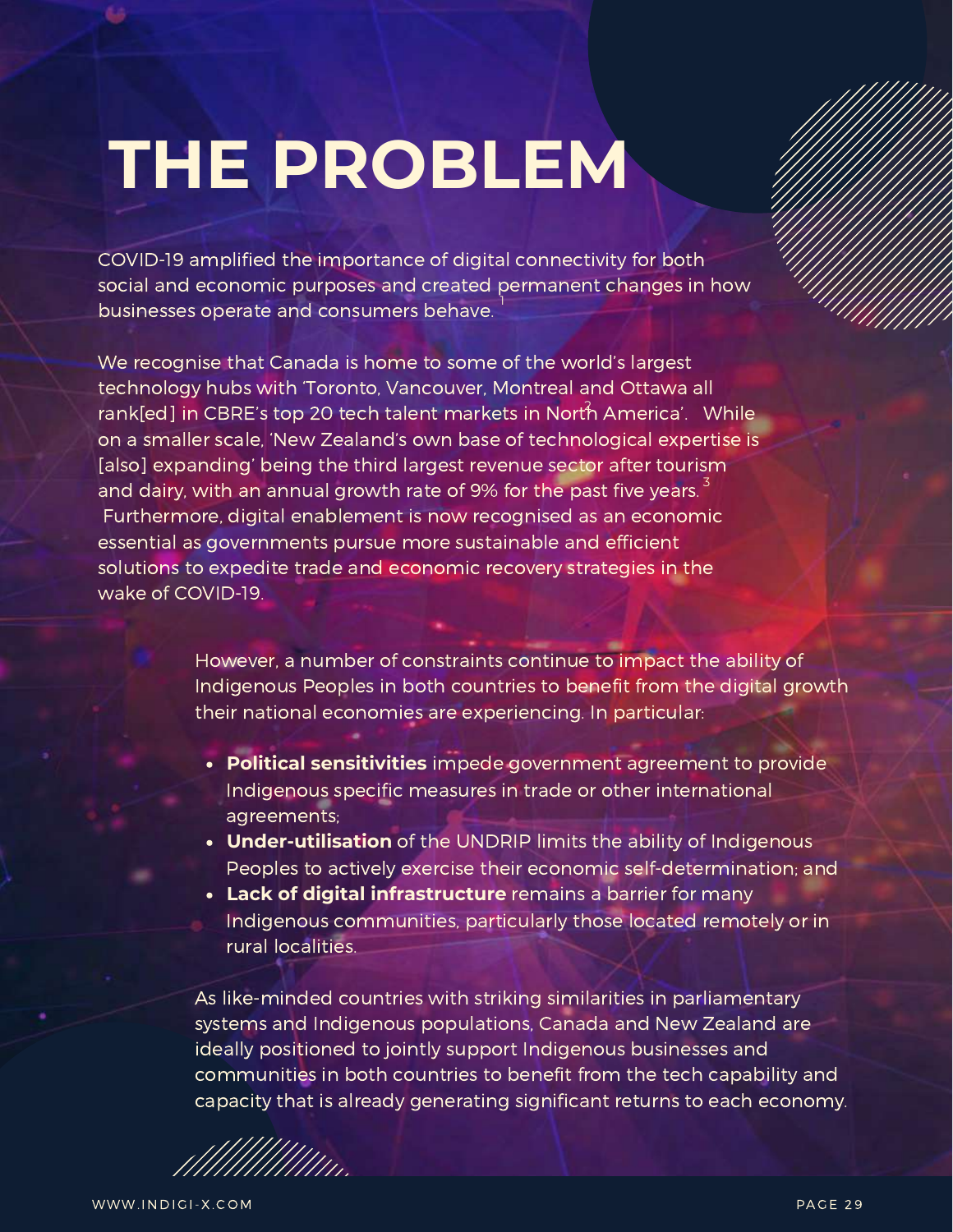"Repositioning Indigenous Peoples to become the **owners** and **drivers of digitally based enterprises** and supporting them with the technologies, capabilities and capacity-building they need to channel the **virtual trade winds** to benefit their communities will help minimise the effects of an imminent global recession, while supporting the **future of their economies**."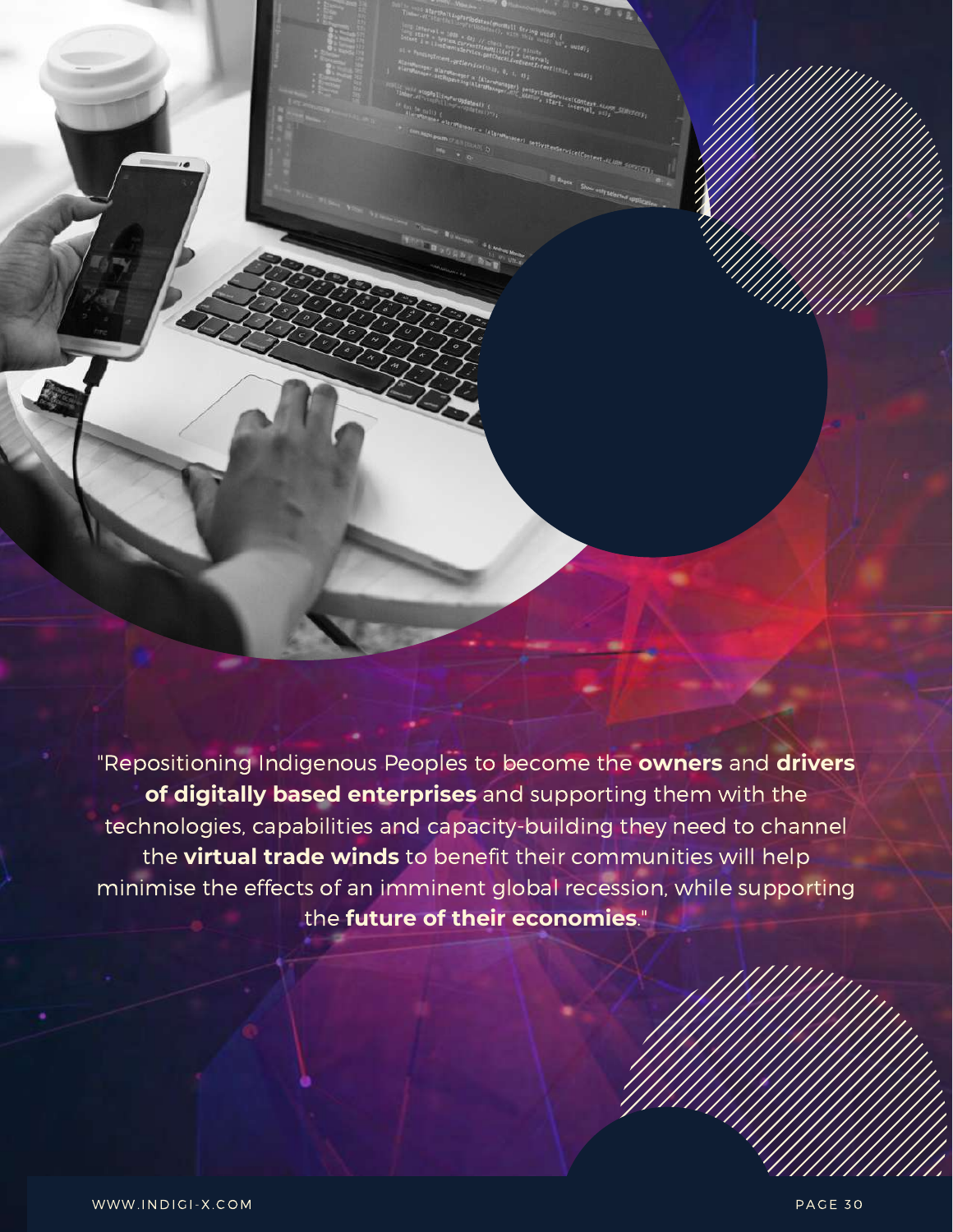## **EVIDENCE**

Indigenous SMEs (businesses of fewer than 500 employees) form a fundamental component of Indigenous economies. $\stackrel{\text{{\small 4}}}{\,}$  But in many cases they are ignored, overlooked or not taken seriously as legitimate enterprises. Partly, this is the result of policymakers prioritising investments and policy support toward larger tribal or corporate exporters. It is also the result of persistent colonial narratives that convey Indigenous entrepreneurialism, as inferior to the factories and industries established through capitalist expansionism. <sup>5</sup>

The effect, whether intended or not, erases the centrality of Indigenous SMEs (of all sizes) to indigenous economies and perpetuates systemic barriers such as:

- **Limited or no access** to capital from private lending institutions;
- **Ineffective domestic policies** that fail to address the practical and specific business needs of Indigenous SMEs;
- **Overly prescriptive funding** criteria that prevents Indigenous businesses from accessing the support they need at the time it is needed; and
- **Over-scrutinization of targeted funding** for Indigenous Peoples deterring many Indigenous business owners from seeking government enabled support to avoid any reputational fallout caused by publicly politicised disputes.

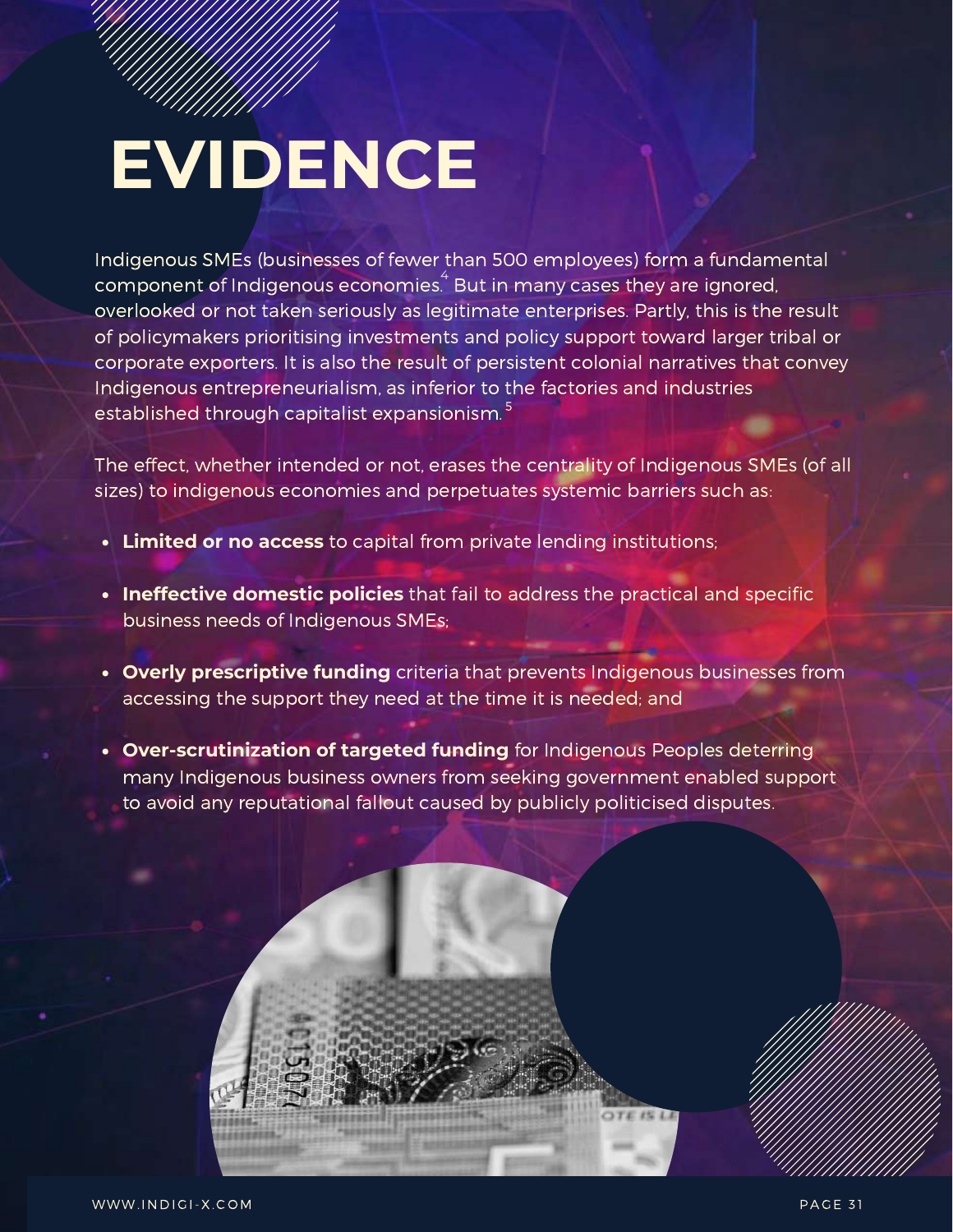We consider that under-investment in Indigenous trade and economies caused by social, political and geopolitical sensitivities in a post-COVID context could set Indigenous trade and economic recovery and regeneration back by decades contributing to further injustices and making any reconciliation significantly more challenging.

> We propose that e-commerce and digital enablement has the potential to provide a lifeline that Indigenous businesses and indeed tribal economies need to prosper into the future. For example, the widespread use and availability of Software as a Service (SaaS) products and alternative logistics models such as dropshipping have made it easier for Indigenous businesses to go direct to market independent of traditional forms of support that might have been required in establishing physical offices, logistics and storage warehouses, and premium retail spaces.

Although the range of digital products and increased access to internet and digital technologies makes it easier than ever to set up an online business, from our initial engagements with Indigenous SMEs who are currently or who aspire to engage in e-commerce, we have learned that some major challenges still affect their ability to thrive at different stages of their business journeys.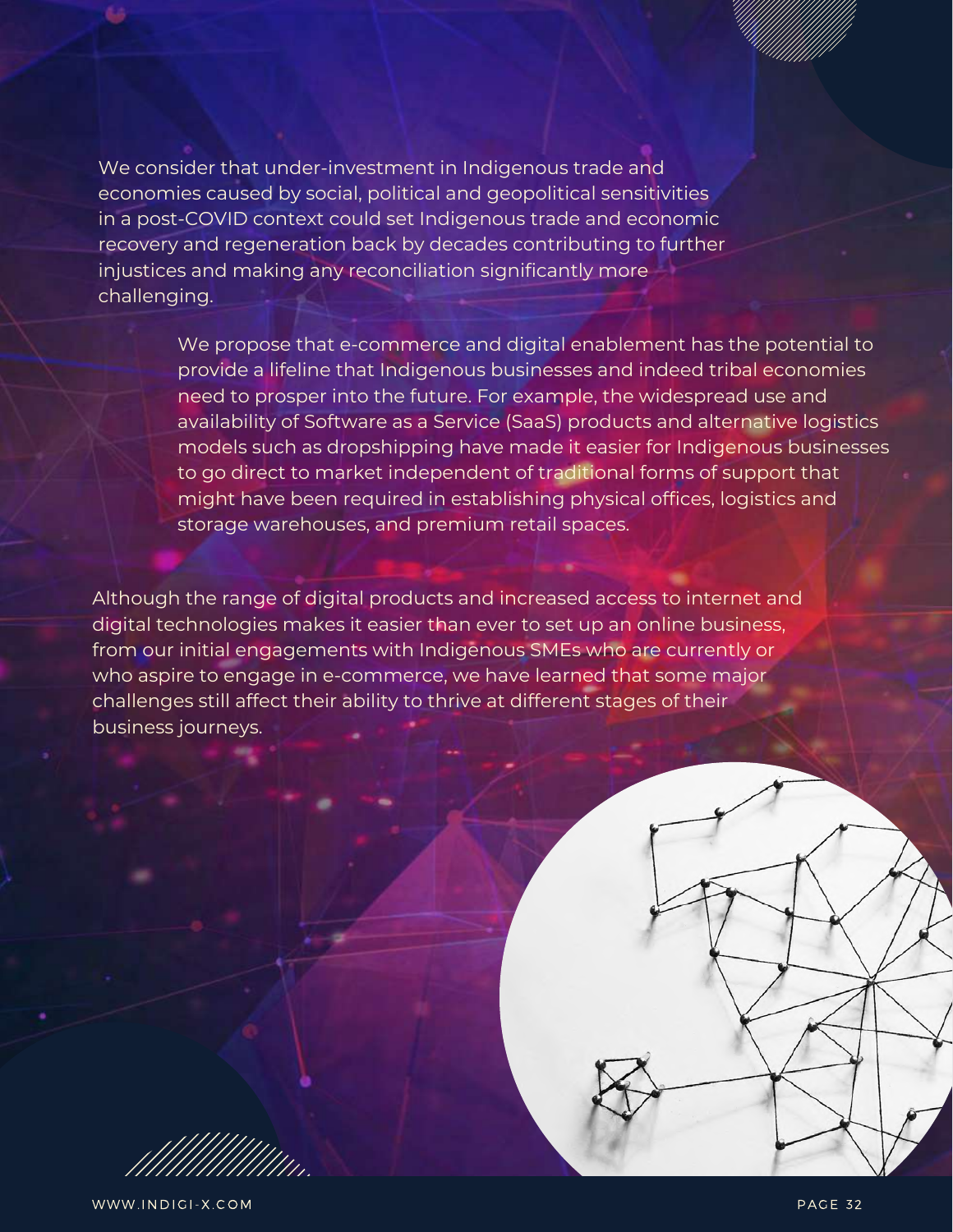# **SURVEY FINDINGS**

#### INDIGENOUS BUSINESS E-COMMERCE SURVEY

We surveyed 21 unique Indigenous SMEs who are currently or aspiring to enter into e-commerce from both Canada and New Zealand to get a better sense of the challenges and opportunities they are confronting.

The participating businesses operated across seven broad sectors with the majority of participants from the professional services and consultancy sector. More than half of the participants operated SMEs with 3 or fewer employees, while just under half of the participants employed between 6 and 22 employees.

The opportunities and challenges participants identified are summarised below:

| <b>OPPORTUNITIES</b>                                                                                                                                                                                                                                                                                                                                                                                                                                                                                                                                    | <b>CHALLENGES</b>                                                                                                                                                                                                                                                                                                                                                                                                                                                                                                                                   |  |
|---------------------------------------------------------------------------------------------------------------------------------------------------------------------------------------------------------------------------------------------------------------------------------------------------------------------------------------------------------------------------------------------------------------------------------------------------------------------------------------------------------------------------------------------------------|-----------------------------------------------------------------------------------------------------------------------------------------------------------------------------------------------------------------------------------------------------------------------------------------------------------------------------------------------------------------------------------------------------------------------------------------------------------------------------------------------------------------------------------------------------|--|
| • Values-based business approaches<br>enhance avenues for I2I and B2B<br>collaborations<br>• Support reduced carbon footprint<br>Product and service diversification<br>$\bullet$<br>Development of higher value or<br>$\bullet$<br>premium products<br>Design of education/e-learning<br>$\bullet$<br>platforms<br>Ease of internationalisation<br>$\bullet$<br>Penetration of new or previously<br>$\bullet$<br>exclusive markets<br>Improved visibility of brand, products<br>$\bullet$<br>and services<br>Remote working/glocalisation<br>$\bullet$ | • Access to e-commerce expertise<br>• Support for market research and<br>product validation<br>Organisational capacity<br>$\bullet$<br>• Access to high quality business<br>advisory support for Indigenous SMEs<br>including marketing and sales advice<br>• Lacking human dimension through<br>increased virtual interactions<br>• Insufficient digital infrastructure<br>(particularly in remote or rural areas)<br>• Access to capital or financial support<br>from both public and private sources<br>• Freight and logistics (costs and time) |  |
|                                                                                                                                                                                                                                                                                                                                                                                                                                                                                                                                                         |                                                                                                                                                                                                                                                                                                                                                                                                                                                                                                                                                     |  |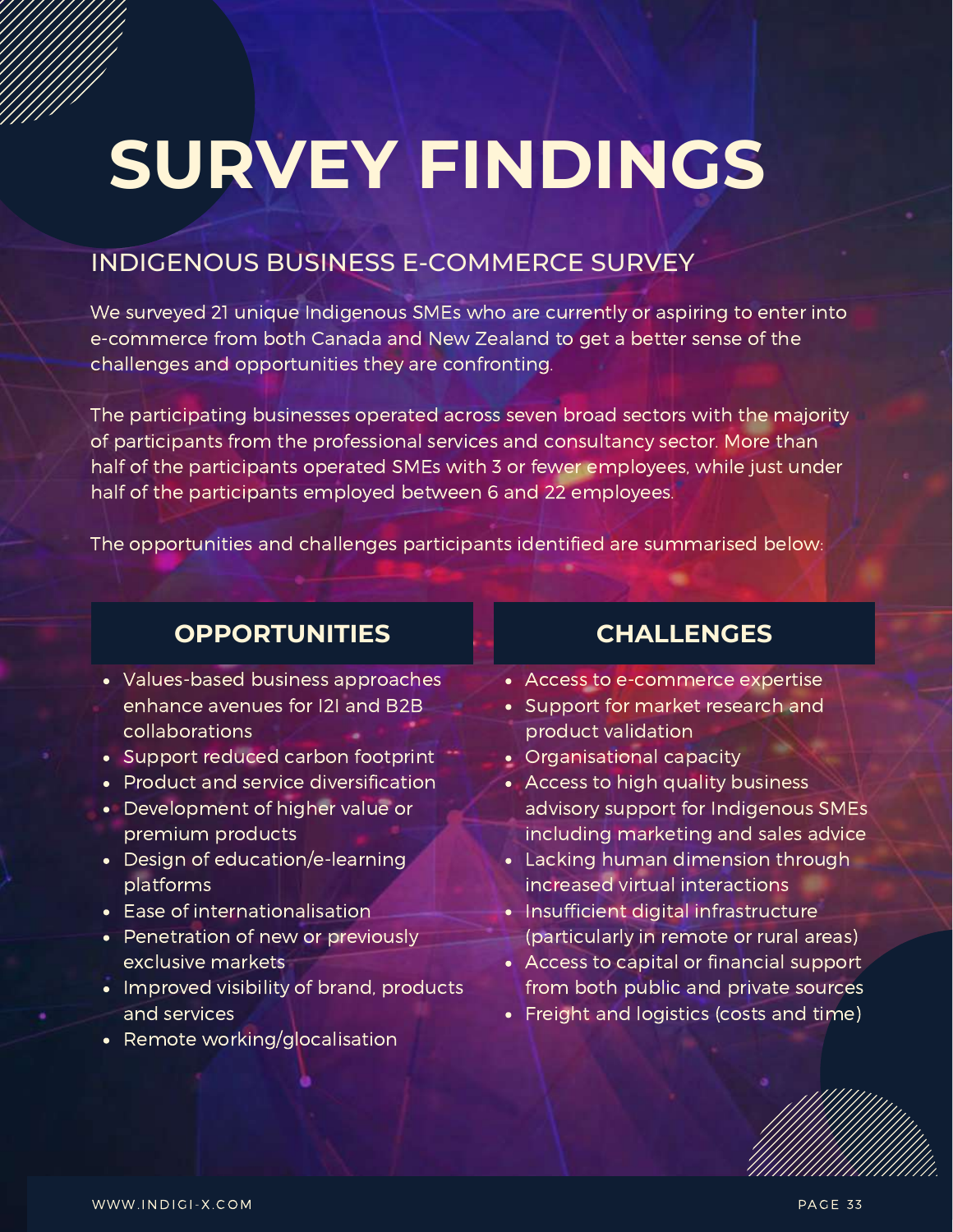## **SOLUTIONS**

#### HOW MIGHT WE SOLVE THESE ISSUES?

The post-COVID economic recovery highlights the ability of e-commerce and digital enablement to provide sustainable income for Indigenous Peoples, particularly in areas where they are strong producers of essential products such as food, beverage, health items, clothing, energy and professional consultancy services (e.g. business continuity, financial planning etc) and other services (e.g. sanitisation, cleaning services) but also beyond these sectors.

In consideration of the challenges and opportunities identified by the participants in our survey, we set out three areas where New Zealand and Canada could actively and substantively support Indigenous People to benefit from the global shift to the virtual marketplace. These are discussed in more detail below.



### 1. DESIGN AN INDIGENOUS E-CONOMIES NETWORK

We identified a need for government enabled support to design a peer to peer, distributed ownership, global Indigenous E-conomies network.

Indigenous businesses told us that mainstream platforms do not currently nurture Indigenous ways of doing business in a way that builds on the collective capability and capacity of Indigenous e-conomies globally.

For Indigenous businesses, profit is not the primary driver of their enterprises and mainstream models do not reflect the wider value sets that inform Indigenous trade and business. A crucial element of Indigenous trade is the reciprocity that underpins our relationships and knowledge sharing. Whereas mainstream models focus on a buy-sell approach, Indigenous businesses are more likely to follow a non-linear version of connect, share, buy, sell and learn.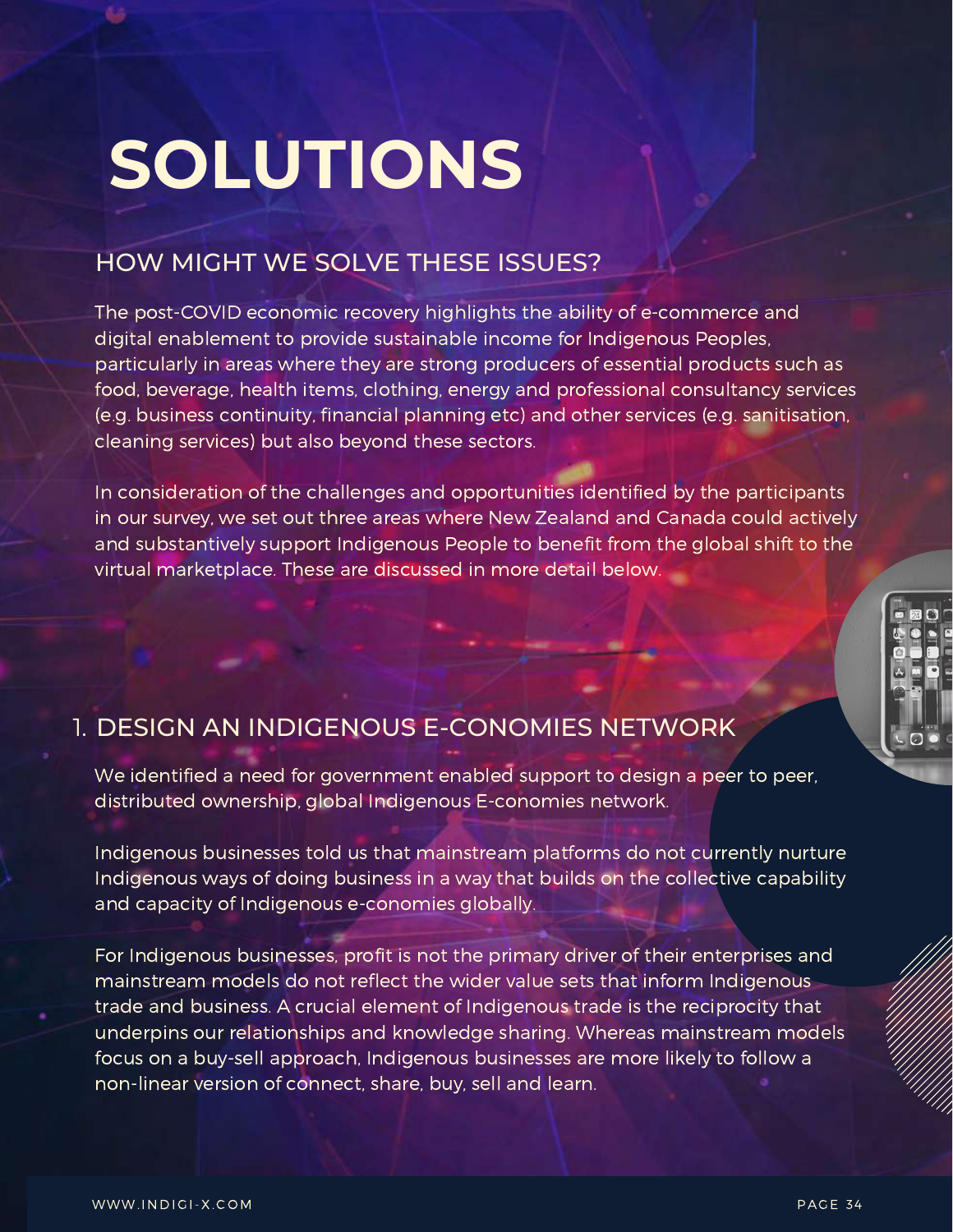We would not envision this platform to be developed in competition with existing platforms such as the 5000 Tribes Virtual Mall for individual and collective Indigenous sellers. Rather, we see it being developed as a way of building connectivity between Indigenous economies and existing digital platforms through a range of technologies, capability and capacity supporting tools such as:

- **Building** near real time data baselines and geospatial mapping to better track opportunities, challenges and gaps in the markets that Indigenous Peoples want to do business;
- **Activating** digital authentication tools such as blockchain technologies and digital credentialing;
- **Providing** a hub for market research and avenues for undertaking market or product validation activities – areas that Indigenous SMEs told us they found particularly challenging; and,
- **Exploring** the possibilities of universal or tribal Indigenous digital currencies, which could also help address international payments issues

#### DESIGN A BILATERAL INDIGENOUS TRADE AND 2.INNOVATION FUND

We propose that the governments also look to establish a bilateral Indigenous Trade and Innovation Fund to support Indigenous Peoples in both countries to reimagine the paradigms that Indigenous enterprises operate within. This fund could support a range of Indigenous-led opportunities such as:

- **Establishing** bilateral indigenous supply chain networks;
- **Supporting** Indigenous technology and knowledge exchange programmes;
- **Funding** research and development into areas such as protecting cultural intellectual property in digital environments;
- **Supporting** Indigenous Tourism industries; or
- **Designing** new tech across a range of sectors such as health, education, and finance.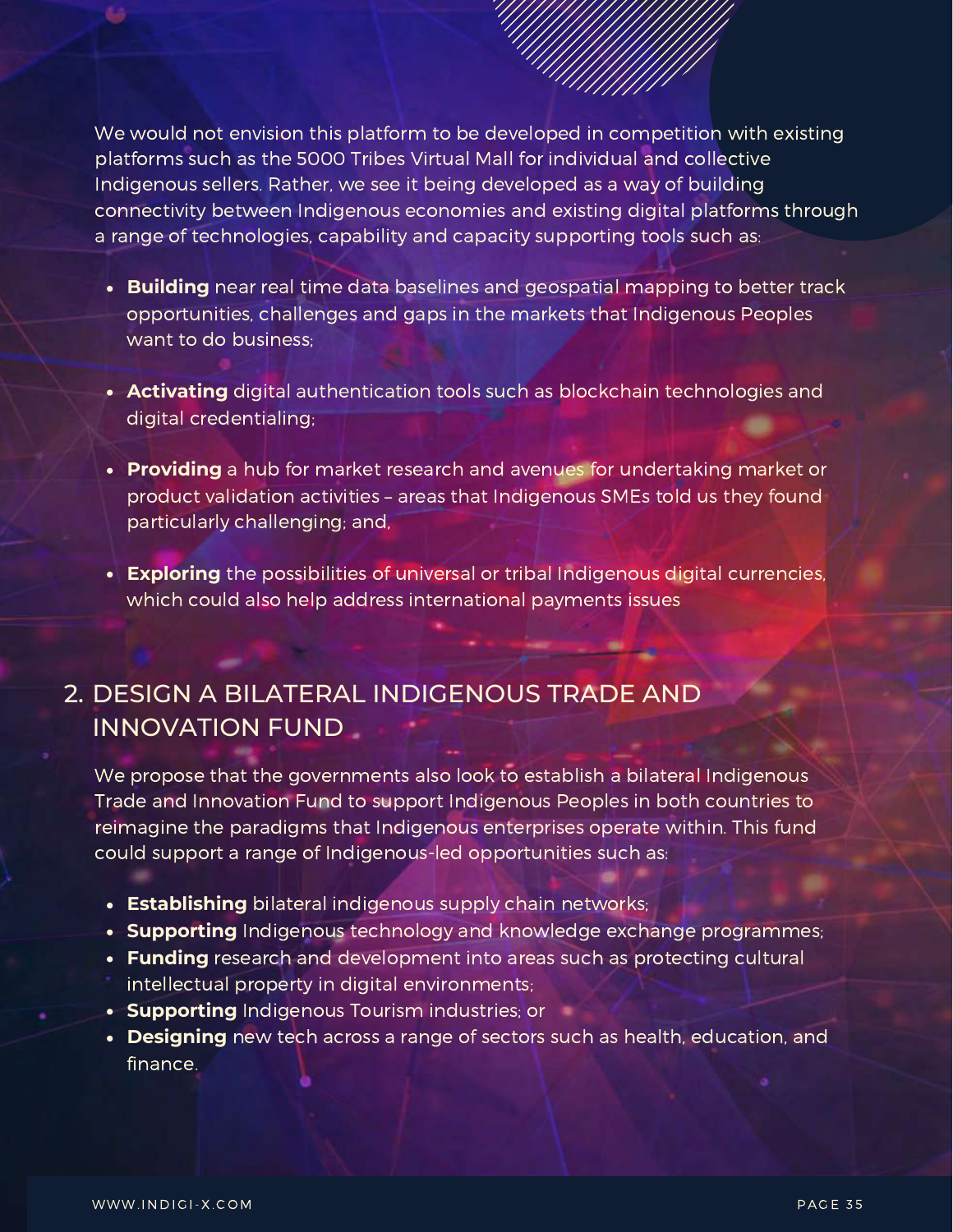We would expect that the core digital infrastructure for rural or remote communities is funded through each governments existing commitments to strengthen and expand the digital access it provides to all its citizens. Moreover, that for rural, remote or communities who are not yet digitally connected, that this access would be fast tracked.

We moved away from the language of development, because too often this implies that Indigenous Peoples are a burden on an economy or do not actively contribute to it. We must not forget that the economies of both Canada and New Zealand are built and survive on Indigenous territories. NOTE:

### 3. CREATION OF A BILATERAL INDIGENOUS INTERNATIONAL TRADE AND INNOVATION AGREEMENT

We also identified an opportunity to work toward restoring an equal partnership between the governments of Canada and New Zealand and the respective Indigenous Peoples of each country through the development of a bilateral Indigenous International Trade and Innovation Agreement.

Both governments have expressed their commitment to reconciliation. Yet, reconciliation can only be genuine when there is an equal partnership that is reflective of Rangatira to Rangatira, Chief to Chief, People to People, as opposed to the way that Indigenous Peoples are treated as subjects of the Crown. As such, it is imperative that Indigenous Peoples are supported to take a lead in the creation of this Agreement.

We consider that the focus on trade alone, does not address the need for innovation as it tends to focus on rules and mainstream trade considerations, as opposed to the future of possibilities. Innovation is more than including digital or technology provisions in an agreement or making it cheaper or easier to access. It's also about creating an enabling environment for the emergence of ideas that have not yet manifested.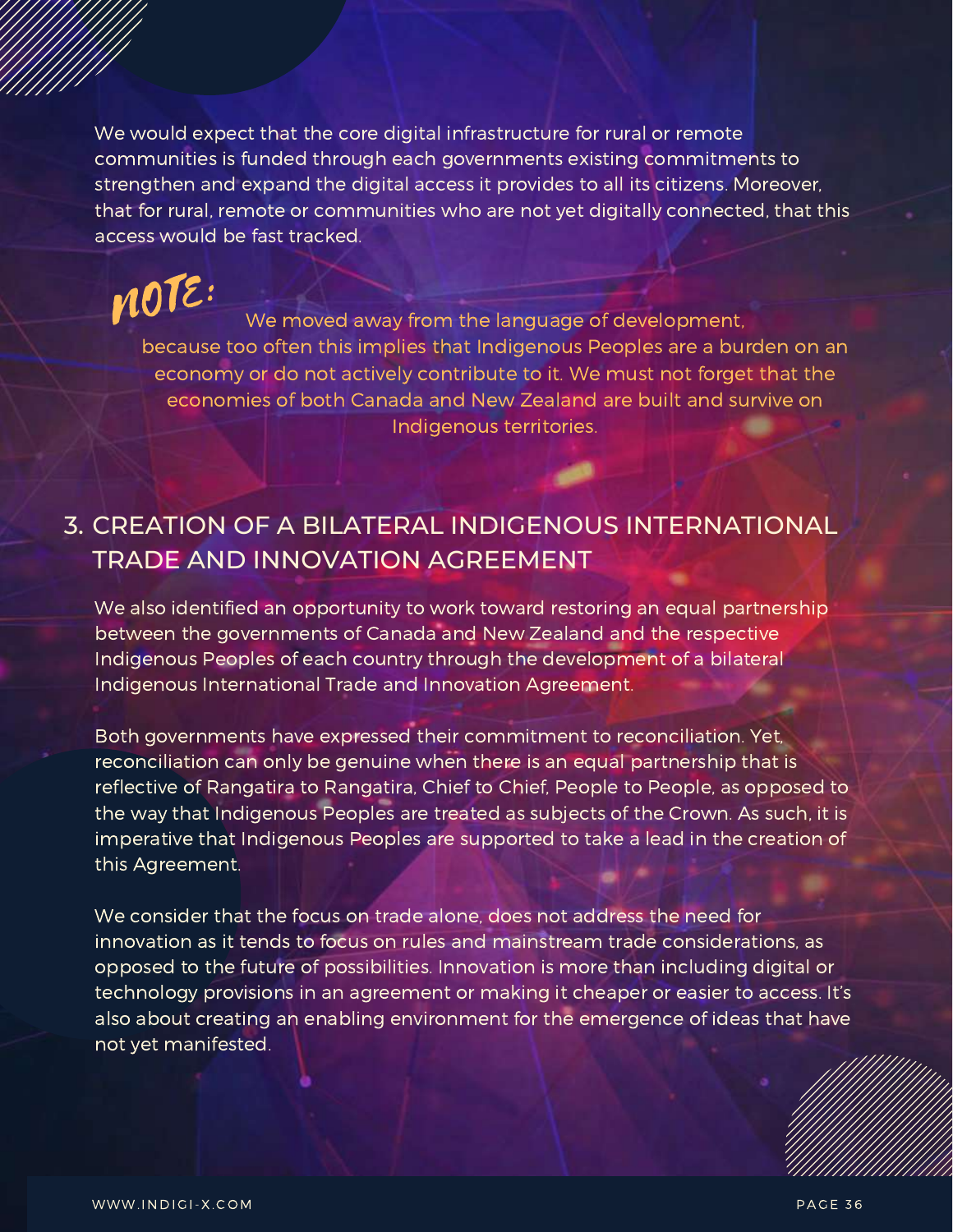### **FUNDING**

### HOW MIGHT WE FUND THESE INITIATIVES?

Canada has already spent \$80 billion on its individual emergency economic response to COVID-19 and intends to spend a further \$82.3 billion on wage subsidies over the next year. $^7$ 

Overall, Canada plans to spend \$570+ billion on business, \$107 billion on people and \$85 billion on tax and customs deferrals.<sup>8</sup> New Zealand also plans to spend \$50 billion as part of its COVID-19 Trade and Economic recovery plan and has set aside \$20 billion for future projects.<sup>9</sup>

An initial investment amount to cover the phase 1 costs for activating the proposed recommendations and associated activities is conservatively estimated at \$1 million.

We would expect each government to commit at least \$500,000 each to support Indigenous Peoples' economic recovery and as a means to smooth the path for reconciliation. It would do this by supporting Indigenous Peoples to build sustainable digital economies so they have a stronger asset and revenue generation base to dedicate time and resources toward addressing the issues and aspirations of their communities.

The nominal figure suggested accounts for less than 0.001% of both New Zealand and Canada's total COVID-19 recovery spends.

While it would be premature to define a final figure at this stage for the total cost of the proposed solutions, we note that there are a number of avenues that Officials could scope to determine how New Zealand and Canada could allocate financial resources toward implementation of the proposed initiatives in this paper.

**TO LOT**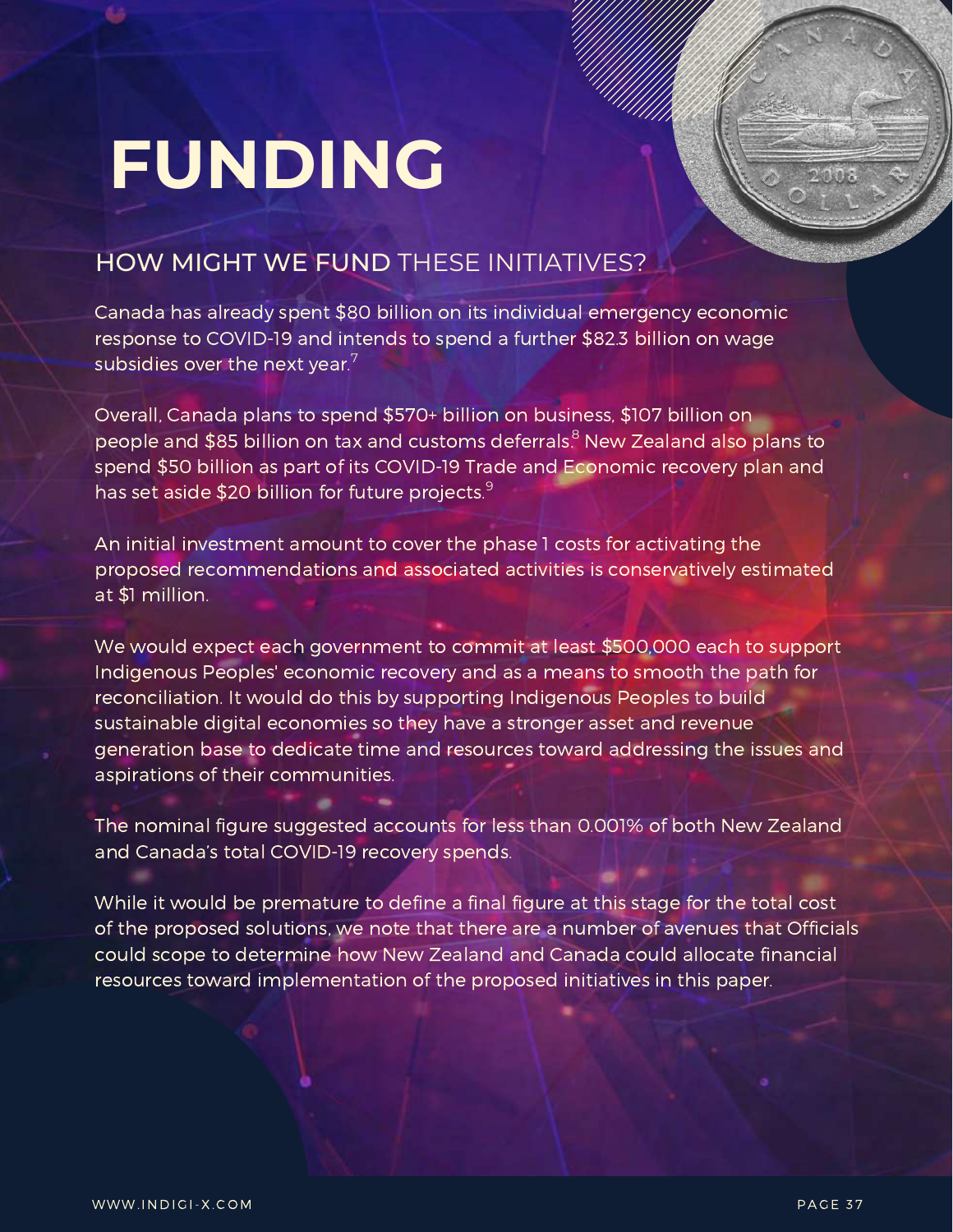In the short term, we would suggest that Officials:

- **Examine** any relevant departmental underspends from the previous Financial Year and/or identify where funding could be reprioritised due to thechanged nature of any planned international engagements and reallocate those funds toward Indigenous Trade and Innovation as a Post-COVID economic recovery strategy. This would neutralise any initial set up costs rather than requiring new funding.
- **Explore** whether relevant departments could re-purpose any funding that no longer addresses a core need as part of a post-COVID economic recovery strategy to support Indigenous economies.

As a next step, we suggest that Officials actively collaborate with Indigenous Peoples to:

- **Develop a** Budget Bid for each of their governments FY21/22 Budget that supports I2I Trade and Innovation.
- **Apply** to the APEC fund through the General Project Account (GPA) (or an alternative relevant fund) to finance this programme of work, given the GPA priorities for 2020 include Digital Society and Inclusive Economic Participation through Digital Economy and Technology.

We are mindful that GPA priorities are decided annually at ISOM, and consider that both governments should work together to take advantage of the opportunity presented by New Zealand's hosting of APEC21.

We note that these funding options could support ongoing research and development of the proposals in this paper, and provide seed funding to explore the feasibility of further Indigenous trade and innovation initiatives that address the broader e-commerce eco-system.

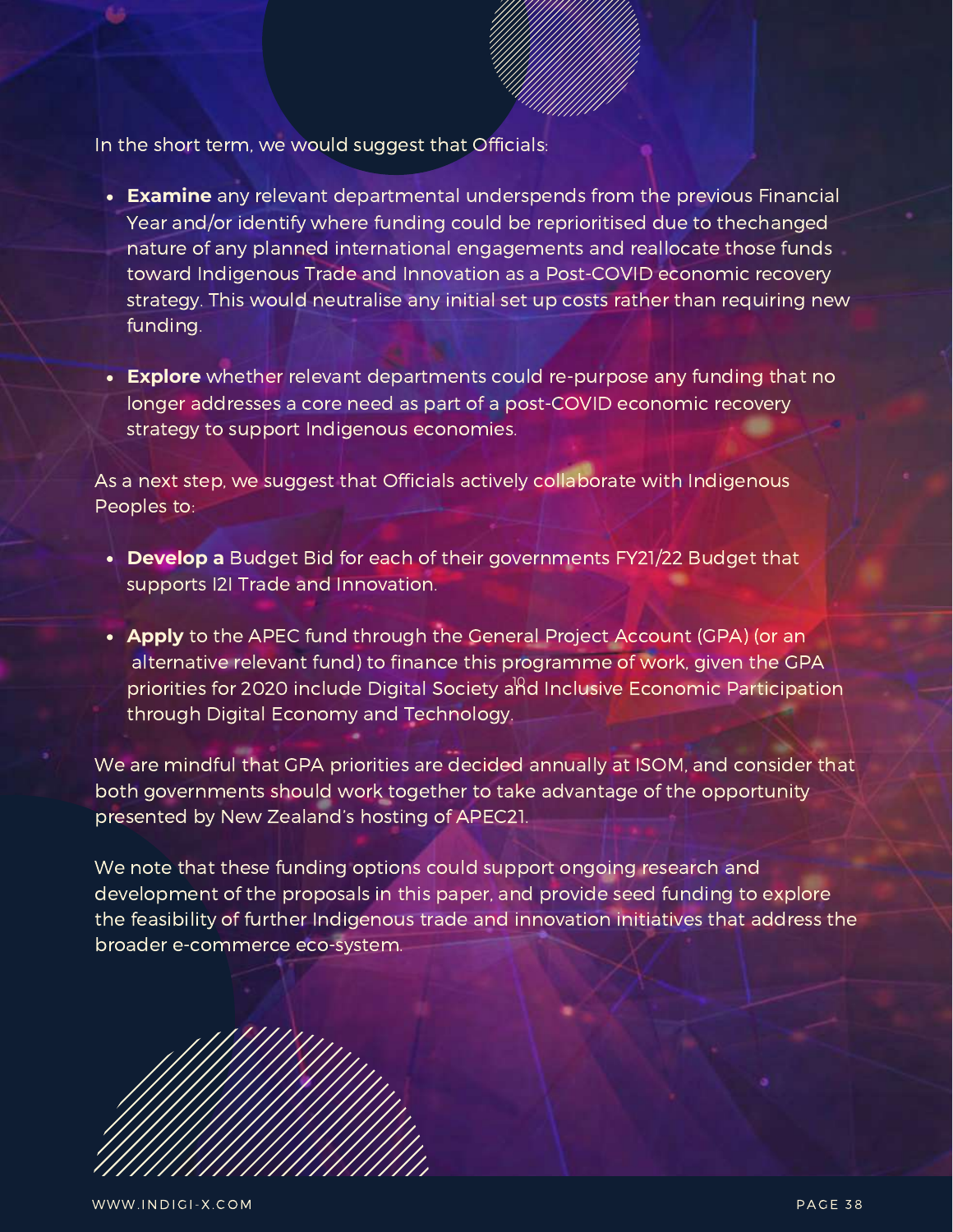### **FURTHER CONSIDERATIONS**

Due to the limitations of time in developing this paper, we consider that the following areas should also be examined as part of the work programme:

- Examining the compounding effects of COVID-19 on Indigenous women in business.
- Exploring the restoration and regeneration of Indigenous supply, value, distribution and information chains.
- Activating opportunities for Indigenous Peoples with disabilities in the digital economy .
- Protecting Cultural Intellectual Property of Indigenous Peoples in a digital environment.



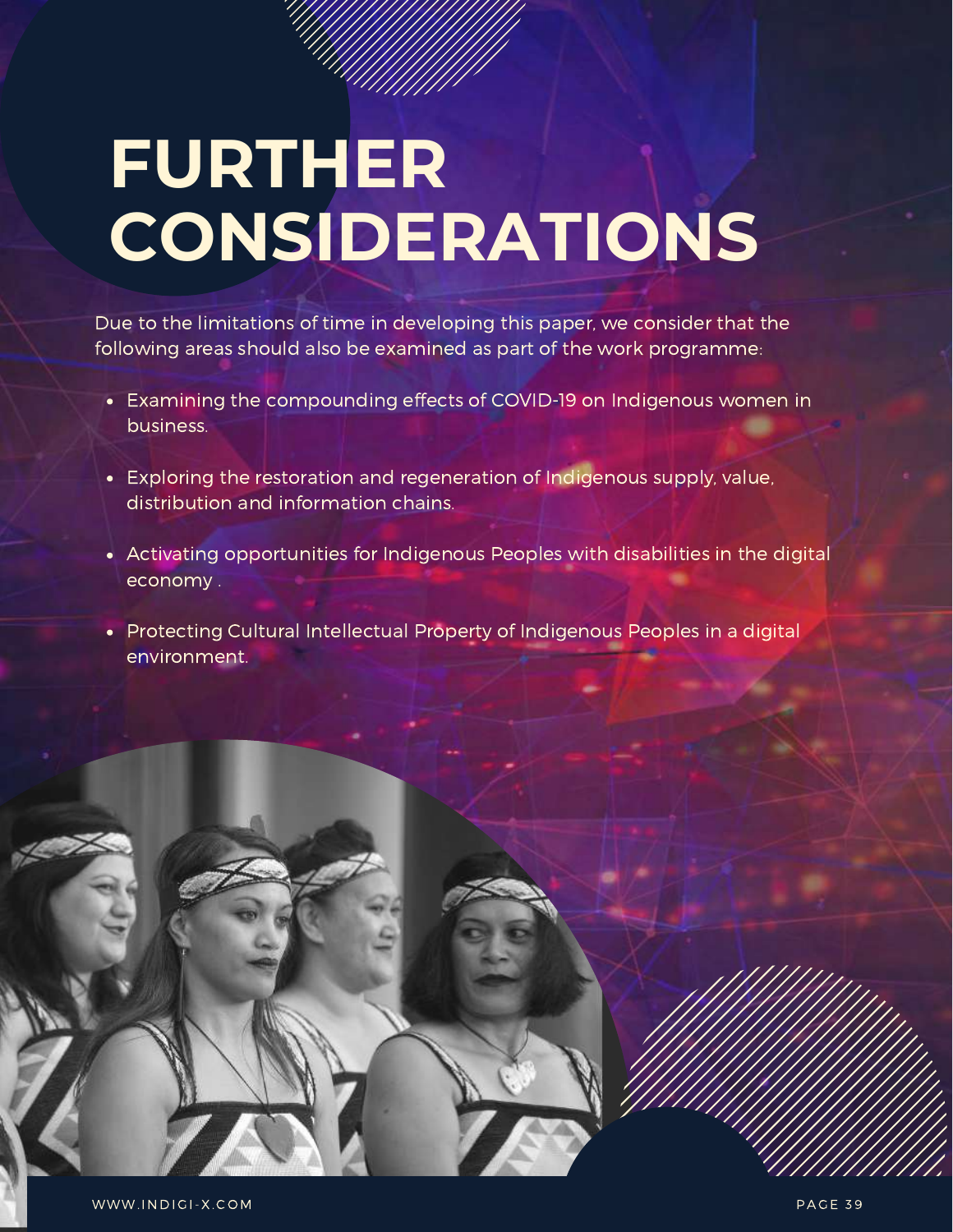# **RECOMMENDATIONS**

**Agree** to fund INDIGI-X to establish regular and ongoing engagement and workshopping opportunities between INDIGI-X alumni, Indigenous Professionals, Businesses and Sector/Technical experts and Officials from Canada and New Zealand

**Agree** to work toward the establishment of a bilateral Indigenous Trade and Innovation Agreement with the possibility of opening it up to signatories from other likeminded countries in future

**Commit** funding and resources to scope a plan of action to implement ecommerce, trade and innovation provisions in an Indigenous Trade & Innovation Agreement, design a bilateral Indigenous Innovation Fund, and develop a website that enables ongoing Indigenous collaboration between Canada and NZ

**Partner** with INDIGI-X to establish an Indigenous-led Canada and New Zealand working group comprising up to 6 Indigenous representatives (3 from each country) and 4 officials (2 from each country) to lead the work proposed in recommendations 2 and 3